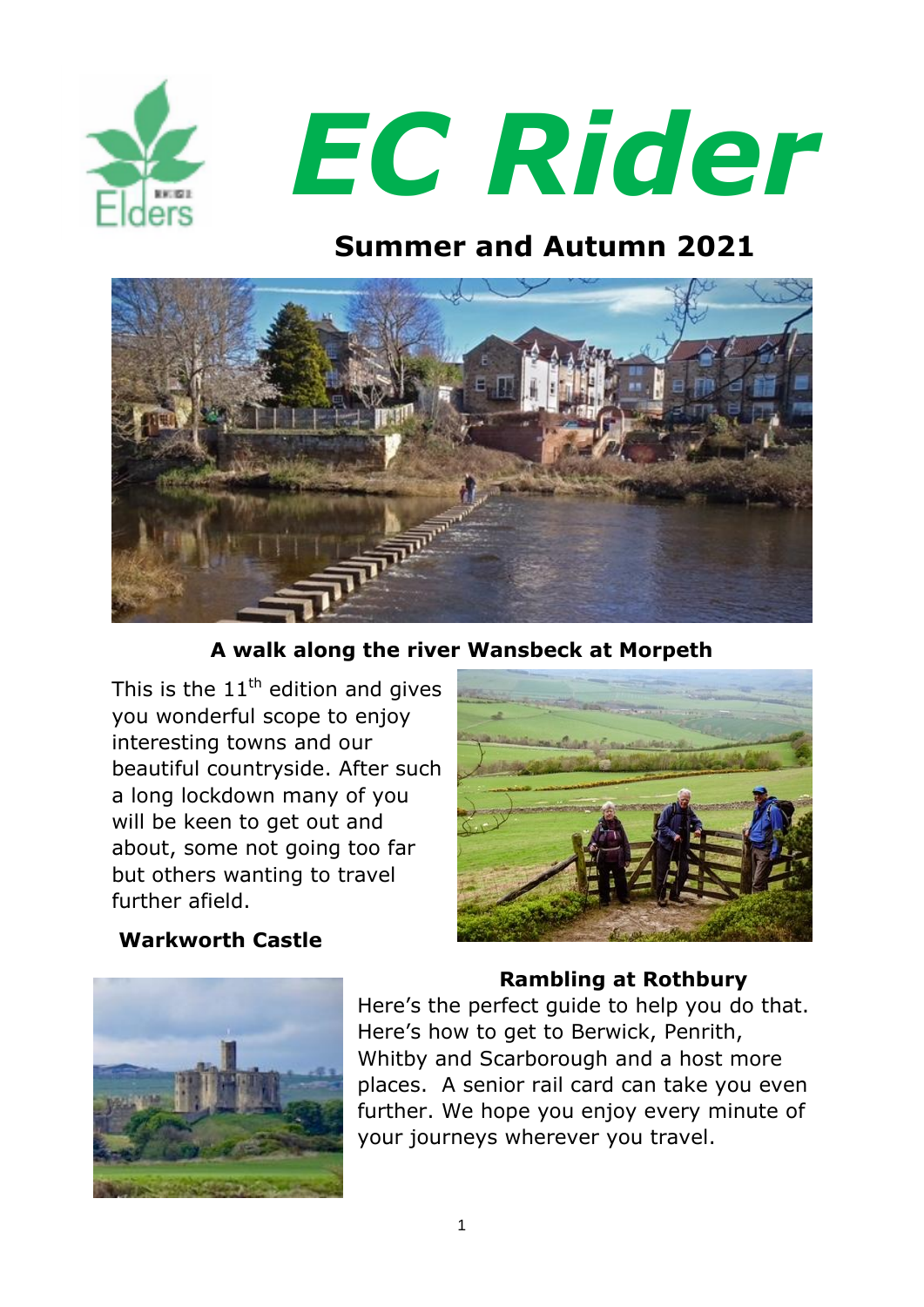# **The Elders Council of Newcastle**

# **Transport Working Group**

*For ten years we have prepared a leaflet giving some ideas for days out using a concessionary bus pass. A new EC Rider was in preparation last year then the first lockdown happened and so the draft copy was shelved. We started this year in another lockdown and it seemed we wouldn't be able to offer a new edition, however, the last few weeks have seen some easing of restrictions so a new edition, the 11th went into preparation and this is the result.*

*We are grateful to Bill Harbottle who has kindly agreed to help us again this year. Also, grateful thanks to Nick Lambert for the cover pics.* 

*Yet again, we emphasise that you must check prices, attractions and the details of your journeys before you travel.* 

*It is most important that you check the Government advice re Covid travel restrictions, especially re masks and spacing.*



*You can check and get timetable leaflets at the Nexus Travel Centres in Newcastle, by calling the bus operators direct, by calling TRAVELINE on 0871 2002233 or visiting the bus operators' websites.*

*Most journeys from Newcastle are by Arriva or Go North East and start from Eldon Square bus station and times relate to Monday to Saturday unless otherwise stated.* 

*We are grateful to Bill for all his hard work and we hope that you find this leaflet useful and that you have many happy days out.* 

# **Bill Ions Co-ordinator- Transport Working Group**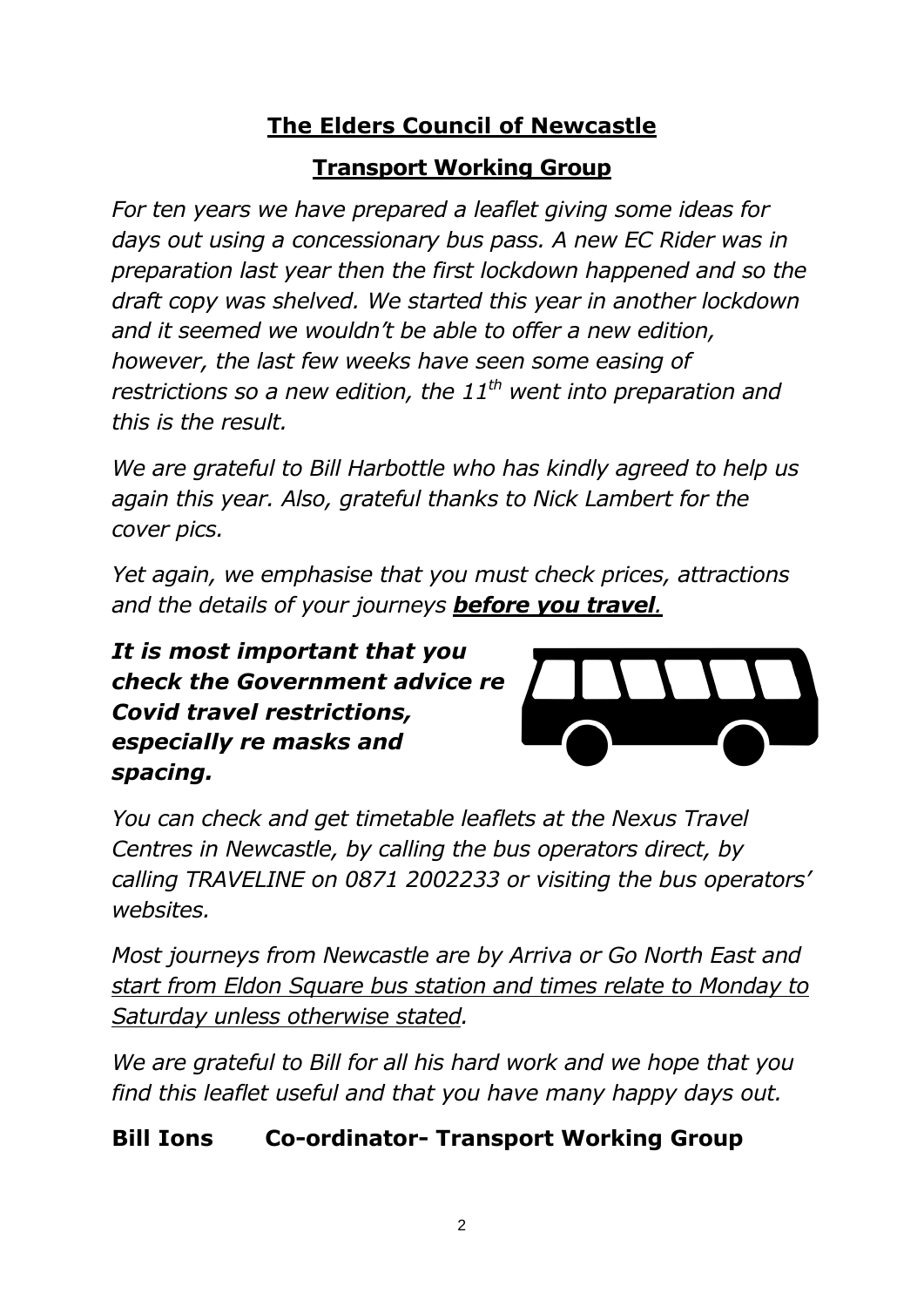# **Outings in 2021 with a Concessionary Bus Pass**

The 2021 EC Rider has some new suggestions for days out using public transport. Despite increasing the size by four pages we have still had to delete a number of trips included in the 2019 version. If you have kept this document, you will however find that the majority of these are still possible. As previously, there are two trips that are outside the area where you will need to catch a train before heading off to Wensleydale or Helmsley.

I must stress the importance of checking times before you travel. Times, where given, are also not for Sundays although many places such as Durham still have a good bus service on this day but many places in rural areas such as Wooler will not be accessible. Also, if you are visiting some of the attractions, check times of opening, particularly after the summer and check prices. Where known, I have included the cost of some of the more expensive visits. Also, where possible the nearest toilet to the bus station or interchange point is shown in brackets after the place name sometimes using the codes  $(B)$  = Bus Station,  $(M)$  $=$  Market Place, (MH) = Market Hall, (W) = Wetherspoons (also good for tea, coffee or a meal),  $(MU) = Museum$ ,  $(CG) =$ Cathedral Green, (RS) Rail Station. Most locations should have a disabled toilet facility and there will be facilities in cafes in any town you visit. I hope you enjoy your trips out.

# **Bill Harbottle**

**1 DURHAM CITY.** (W) (CG) X12 and X21 leave every 15 minutes and take about 55 minutes. You can also take the slower 21. You should note that all buses depart and return from North Road as the Bus Station is closed for refurbishment.

In Durham it is a nice but long steep walk to the Market, Cathedral and Castle (phone 0191 3342932 for times of tours.)

There are lovely riverside walks. You may also like to visit the Botanical Gardens and Oriental Museum - catch Service 6. You could also catch the regular 56 /57 to the first stop in Shincliffe alighting at the Rose Tree. Cross the road and it is a short walk to a lovely garden centre/cafe. It is also possible to walk along the river to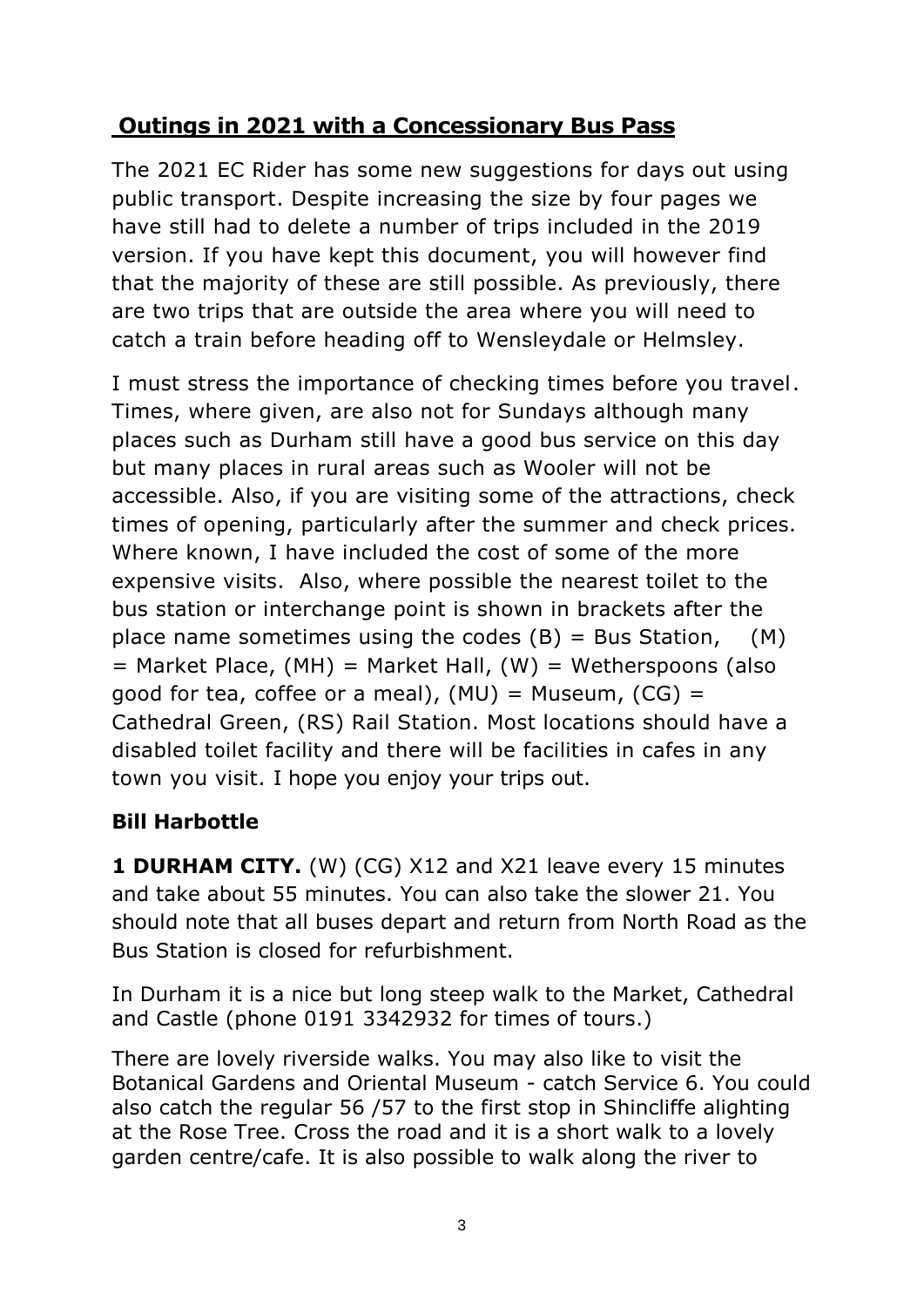Shincliffe from Durham-about 2 miles. There is a nice pocket guide to Durham on the web.

**2 DARLINGTON.** (M – Dolphin Centre) Go to Durham then service 7 every 15 minutes - total journey time from Newcastle is about 2 hours. Darlington has good shops, an indoor market and on Mondays a small outdoor one. Alight the number 7 at Morrison's on the journey into town to visit the interesting railway museum.

**3 RICHMOND.** (MH) Buses X26/X27 leave Darlington every 20 minutes taking 33 minutes. For a scenic ride take Service 29 at 1.15pm, returns 4.25pm.

Richmond is a very attractive town with a castle (English Heritage), some narrow streets, a number of museums, a square worth exploring and riverside walks with a waterfall. Market Day is Saturday. Cross the river to the old railway station where there is a café, retail outlets, a small cinema and a small historical display. There is a nice walk along the old railway to the ruins of Easby Abbey and the old parish church with some wonderful  $12<sup>th</sup>$  Century wall paintings which takes about 30 minutes.

**4 HARTLEPOOL.** (MU) Take the X9 from Newgate Street at 32 Minutes past the hour and change at Peterlee to frequent buses – total journey time 1 hour 20 minutes. Returns Peterlee at 25 minutes past the hour.

"The National Museum of The Royal Navy", near the Marina has a dramatic reconstruction of naval life in Nelson's time, also "HMS Trincomalee", England's oldest floating warship (£8.00 for 1 visit). Nearby is the town museum – free. Take the Service 7 (other side of the road to the Marina) to the Headland (old Hartlepool) - nice coastal walks, old battery and St Hilda's, a grade 1 listed building.

**5 USHAW COLLEGE.** A religious establishment in a lovely rural setting 4 miles west of Durham. The majority of the college was built in the late  $19<sup>th</sup>$  century and contains significant examples of the works of Pugin and later revival architects in gothic revival style. There is a beautiful refectory, hall and library and the chapel is stunning, all surrounded by nice gardens. Check opening times.

It is reached by service 52 from Durham Milburngate Stand J at 11.00 am and 1.30pm arriving in 20 minutes at Bearpark Ushaw College Road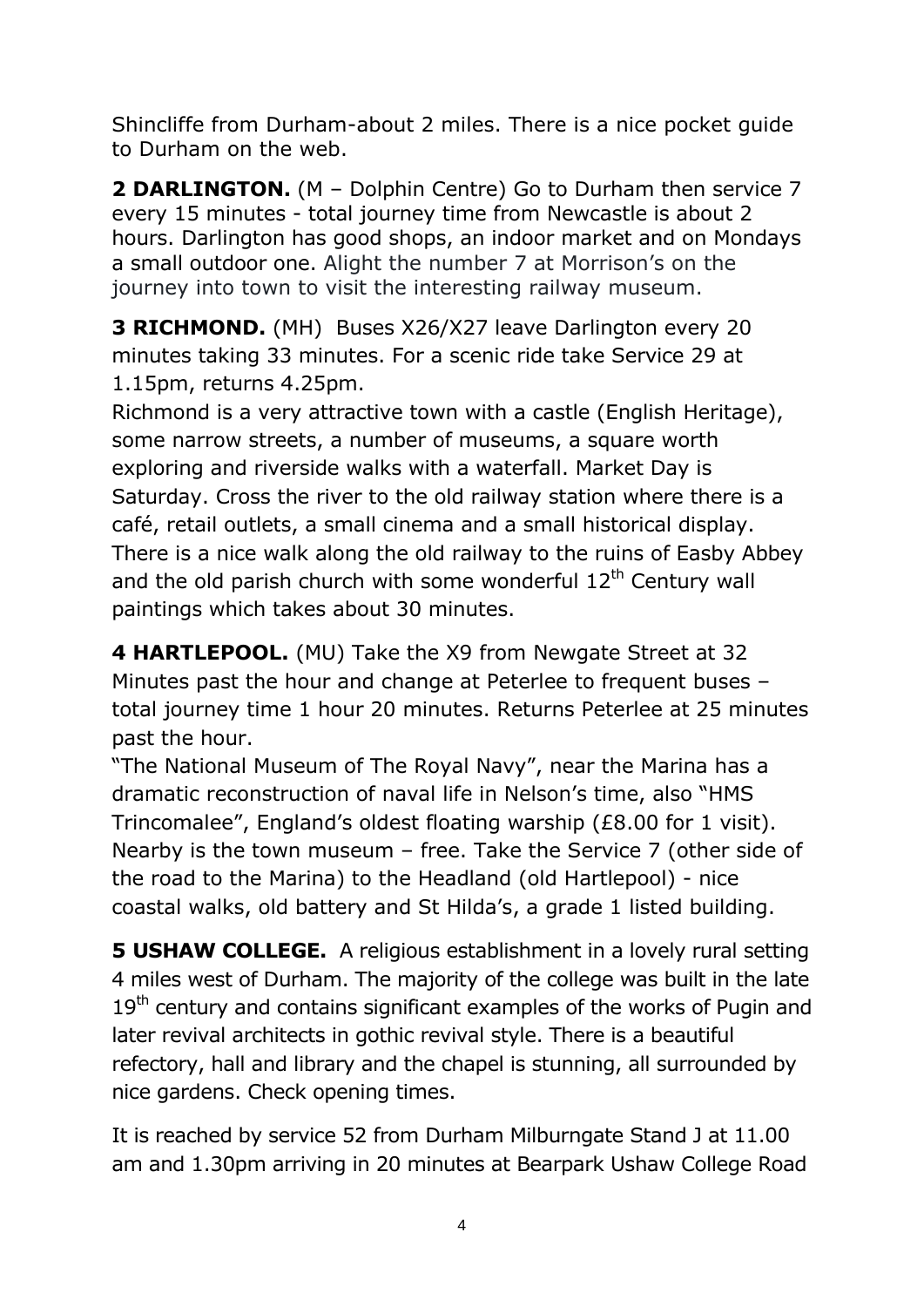end from where it is a short walk to the college. Buses return at 1.08 and 3.34pm.

**6 STOCKTON** Get the X10 from Newgate Street at 2 minutes past the hour. It takes just over an hour and passes Dalton Park a new big shopping centre.

There are street markets on Wednesday and Saturday. A visit to Preston Park is worthwhile for its outstanding museum with a parade of Victorian shops and nostalgic 20th Century theme. Also in Preston Park is Butterfly World with a lovely collection of live butterflies. Just catch the frequent Service 7 going towards Yarm which is also worth a visit and is only about 20 minutes from Stockton. It is a small historic market town on the banks of the Tees -you will love the iconic small market hall, make sure you read the plaques on the wall.

**7 MIDDLESBROUGH,** (B) **REDCAR AND SALTBURN.** The X9 and X10 leave Newgate Street every half hour and take 85 minutes to Middlesbrough. A short walk will take you to the Tees Transporter Bridge, built in 1911, it is the longest working transporter bridge in the world (although temporarily not working). Middlesbrough is also the starting point for the X3/X4 buses which operate every 15 minutes to Redcar and Saltburn. At Redcar you can visit the Vertical Pier and the Zetland Lifeboat Museum. Saltburn is a lovely place with its Cliff Tramway, Pier, Beach and views of the cliffs and North York Moors. It is possible to walk back to Redcar along the beach about 90 Mins.

**8 GREAT AYTON.** (M) Take the 28A at 30 minutes past the hour from Middlesbrough Bus Station. Returns at 58 minutes. Takes about 45 minutes. This pretty little village lies on the banks of the River Leven on the edge of the North York Moors. It was the boyhood home of Captain James Cook and you can visit the school where he received his education which is now a museum. There is a lovely village green, shops and café. A short walk out of the village and you will be able to see the distinctive hill of Roseberry Topping. A short distance on the 28A will take you to Stokesley also worth a visit.

**9 WHITBY.** (Opposite RS) **AND SCARBOROUGH** (RS). There are 2 routes from Middlesbrough to Whitby. X93 across the moors takes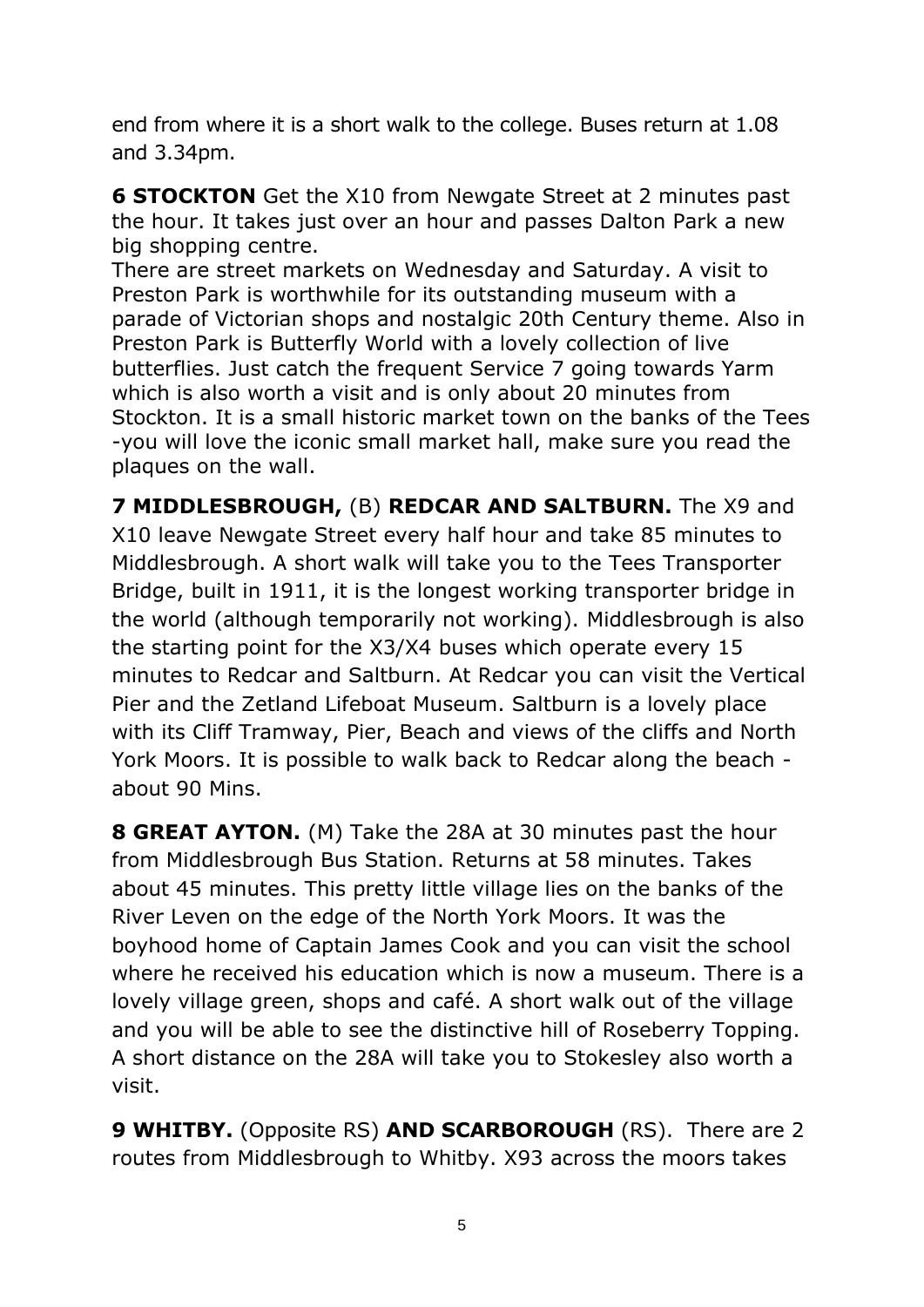just over an hour and leaves at 20 minutes past each hour while the X4 via Redcar, Saltburn and the scenic coastal route takes nearly two hours leaving at 5 and 35 minutes past the hour – try this one way – possibly stopping at Staithes – a lovely coastal village but a steep walk downhill.

Whitby is well worth a visit, both for the harbour area and the Abbey (English Heritage) on the East Cliff, reached by 199 steps. The X93 continues to Scarborough from Whitby taking about an hour and passing through Robin Hoods Bay which is well worth a visit but a very steep walk downhill from the bus stop. It is possible to walk here from Whitby along the old railway line to Scarborough - 6 miles and wonderful scenery. Scarborough has numerous attractions but it is an hour from Whitby and the buses can be very busy in midsummer. If you go, and it is a lovely trip, I would recommend spring or autumn.

You may also be interested to know that Go North East has introduced a seasonal X11 to Whitby and Scarborough.

This departs from the Laing Art Gallery at 8.40am arriving at Whitby 11.05 (return 6.25pm) and Scarborough 11.45 (return 5.45pm).

It operates daily to the 3rd September and weekends to the 31st October. It is not free but concessions are available at £6 to Whitby and £7 to Scarborough.

# **10 BISHOP AUCKLAND.** (B) **SHILDON** (MU) **AND STANHOPE.**

(MU) The X21 runs every half hour to Bishop Auckland and takes 90 minutes. The Mining Art Gallery, Castle and grounds are worth a visit. From Bishop take bus 1 or 5 (30 minutes) going to Darlington which stops outside Locomotion in Shildon which is part of the National Railway Museum and well worth a visit. From Bishop you could also go to Stanhope (Weardale Motor Services – 45 minutes), a very attractive small town in Upper Weardale - there are lovely river walks, church and the Dales Centre has a good selection of guides and information about the area. On Saturdays you can catch a direct bus to Stanhope from Newcastle at 10.00am from Newgate Street (outside Wilkinsons) returning at 4.00pm. You can go further to explore upper Weardale - get the 102 (from Stanhope) at 1.00pm to Rookhope, back at 1.30pm or the longer 101 up to Cowshill at 1.45pm, back at 2.45pm. You only have time for the bus journey.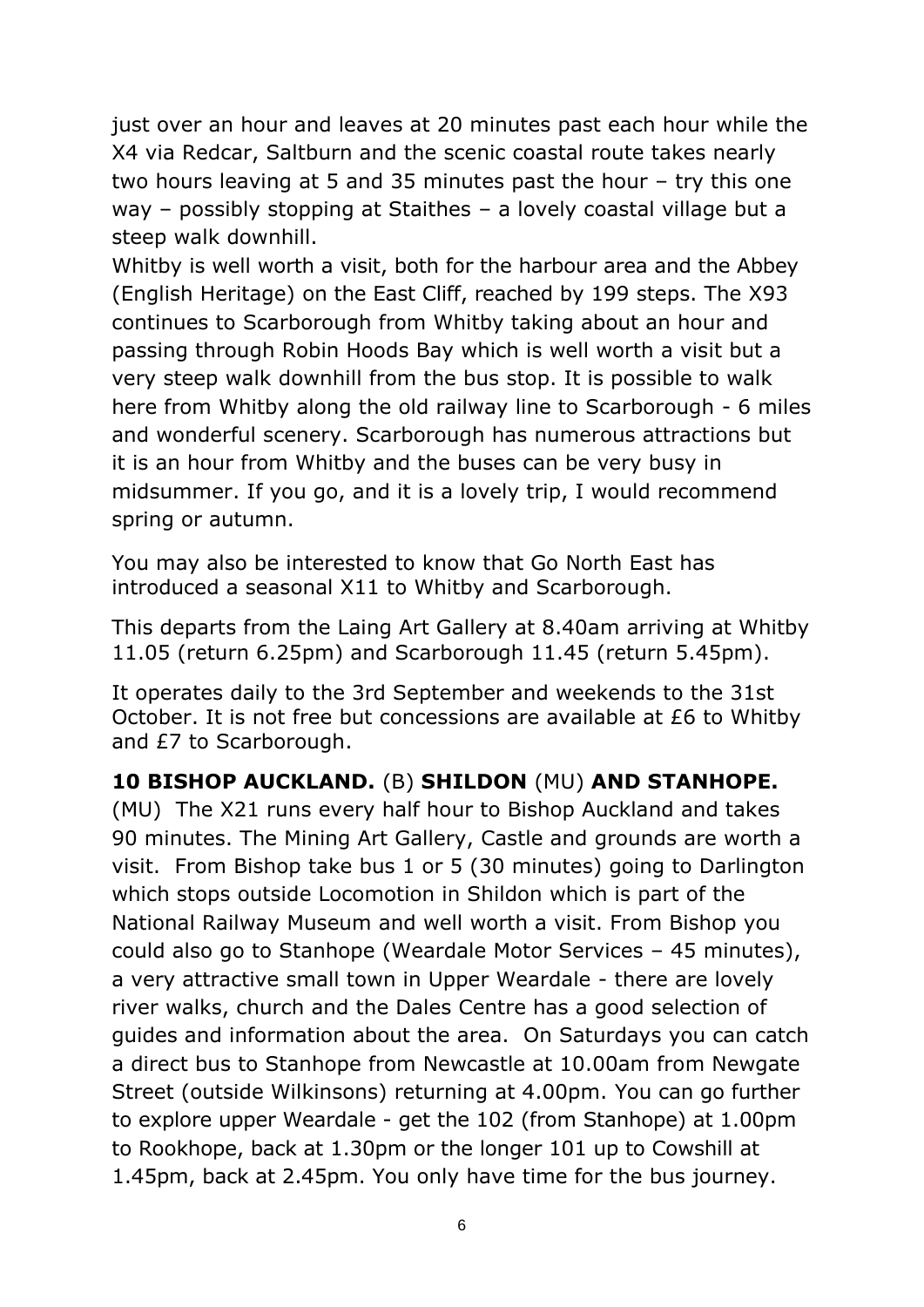**11 BARNARD CASTLE, STAINDROP and RABY CASTLE.** A really interesting place to visit with a castle high above the river and the wonderful Bowes Museum. It is a nice walk to the ruins of Egglestone Abbey. You can travel here from either Darlington (X75/X76) from outside the Town Hall at 13 and 43 minutes past the hour or Service 85 from Bishop Auckland Bus Station. This runs less frequently at 11.02am or 13.02pm returning at 4.56pm. This service stops at the gates of RABY Castle). Built in the thirteenth century, this wellpreserved castle, set among 200 acres of deer park, is privately owned. Gardens and park open daily £8. Castle opening is Wed to Sun.

From the castle it is a short walk to the lovely village of Staindrop church, cafes and village green. Buses return to Bishop Auckland at 5.10pm, a couple of minutes later from the castle. The X76 also serves Staindrop returning to Darlington at least hourly. Journey times to Barnard Castle vary but are approximately an hour.

**12 BEAMISH MUSEUM** (M) **and TANFIELD RAILWAY** (M**).** Buses 28 and 28a leave 13 and 50 minutes past each hour from Eldon Square and takes less than an hour.

Saturdays Sundays and Bank Holidays a B1 express runs from the Central Station at 9.10,10.30 and 11.50am returning at 2pm, 3.20pm and 4.40pm.

Beamish is open every day in the summer but does close on certain days in the winter. It is described as the Living Museum of the North and has old trams, school, churches, houses, shops, pithead and old country manor. There are regular themed events during the year such as a Wartime Weekend. The admission price is £14.50 BUT this is an annual pass. For a short trip on a Sunday, you may like another historical experience visiting the Tanfield Railway. This runs on a former colliery railway and offers a run of three miles usually behind an industrial steam engine and runs between Sunniside and Tanfield. The main station is at Andrews House where there is an engine shed, historical information and refreshments. You can alight at Causey Arch built between 1725 and 1727 which is the oldest surviving railway bridge in the world and built to carry horse drawn coal wagons. The X30 leaves Newcastle going to Stanley at 15 minutes past the hour and takes about 30 minutes to Andrews House and returns at 5 minutes past the hour. Before you make this trip check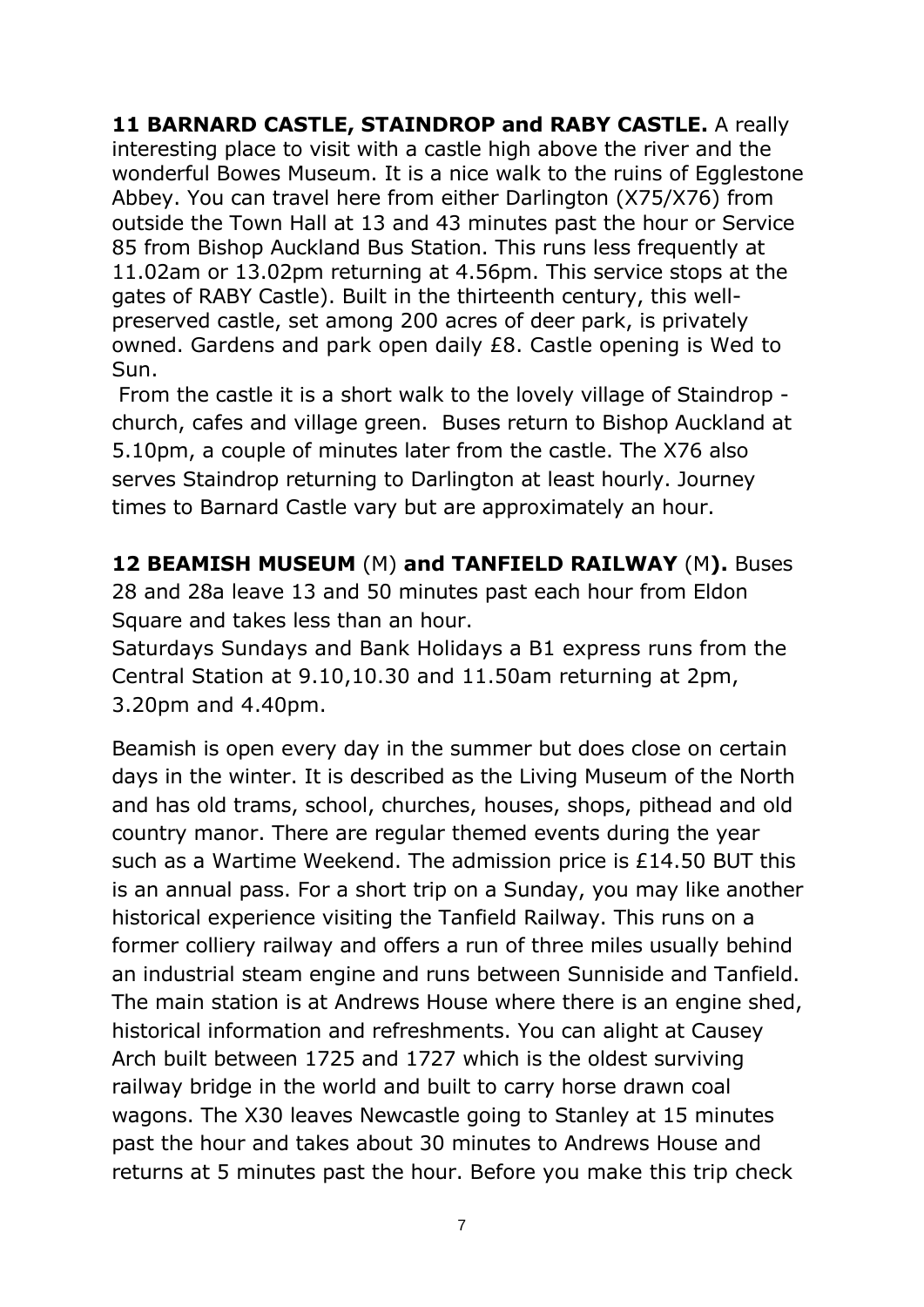the website as, due to the pandemic, initially only pre booked group travel may be available.

## **13 CONSETT** (B) **TO LANCHESTER**

I would recommend a ride on the X70/71 from Eldon Square to Consett. This service is usually operated by double deckers and climbs high up into County Durham offering lovely views even as far as the Cheviots. Once in Consett you would also enjoy the bus ride to Durham through Lanchester (X5/X15) which takes 45 minutes and runs every 30 minutes. Lanchester is a lovely village with a nice old church, village green and shops where you could break your journey.

For those of you able to, try this walk. Consett to Lanchester is one of my favourite walks. I would recommend starting a mile from Consett by taking the 16 Castleside bus to the Grove alighting where the bus turns right off the main road. Walk back over this road and you will see the start of the walk. It is an easy 5 miles. Soon after starting you will pass under an impressive railway arch and you are at Lydgetts Junction-completely different to a 100 years ago when busy lines diverged to Newcastle, Stanhope or Durham. There are lovely views of the North Durham countryside as you walk down the valley. There is a nice farm shop and café at Knitsley which is closed on Mondays, past Hurbeck farm and at Lanchester you will see in situ the old platform and station buildings.

**14 HEXHAM.** (B) There are a number of routes to Hexham from Eldon Square all providing scenic journeys. The X85 and 685 go to the north of the Tyne and are the quickest taking less than an hour. The X84 goes through Wylam where George Stephenson was born. The 10 travels along the south bank through Prudhoe (castle) and close to Cherryburn, (get off at Mickley) where Bewick, the engraver, lived. The 74 runs less frequently at 11.35am and 2.35pm from Newcastle returning at 4.05pm and passes through Stamfordham and Matfen. All services except the 74 run through Corbridge which is also worth a visit for its church and Roman museum. In Hexham visit the Abbey with its excellent free museum and surrounding parkland or the Old Gaol and walks along the river towards Warden (about 3 miles) where there is a lovely old church part of which is Anglo Saxon. You can return to Hexham/Newcastle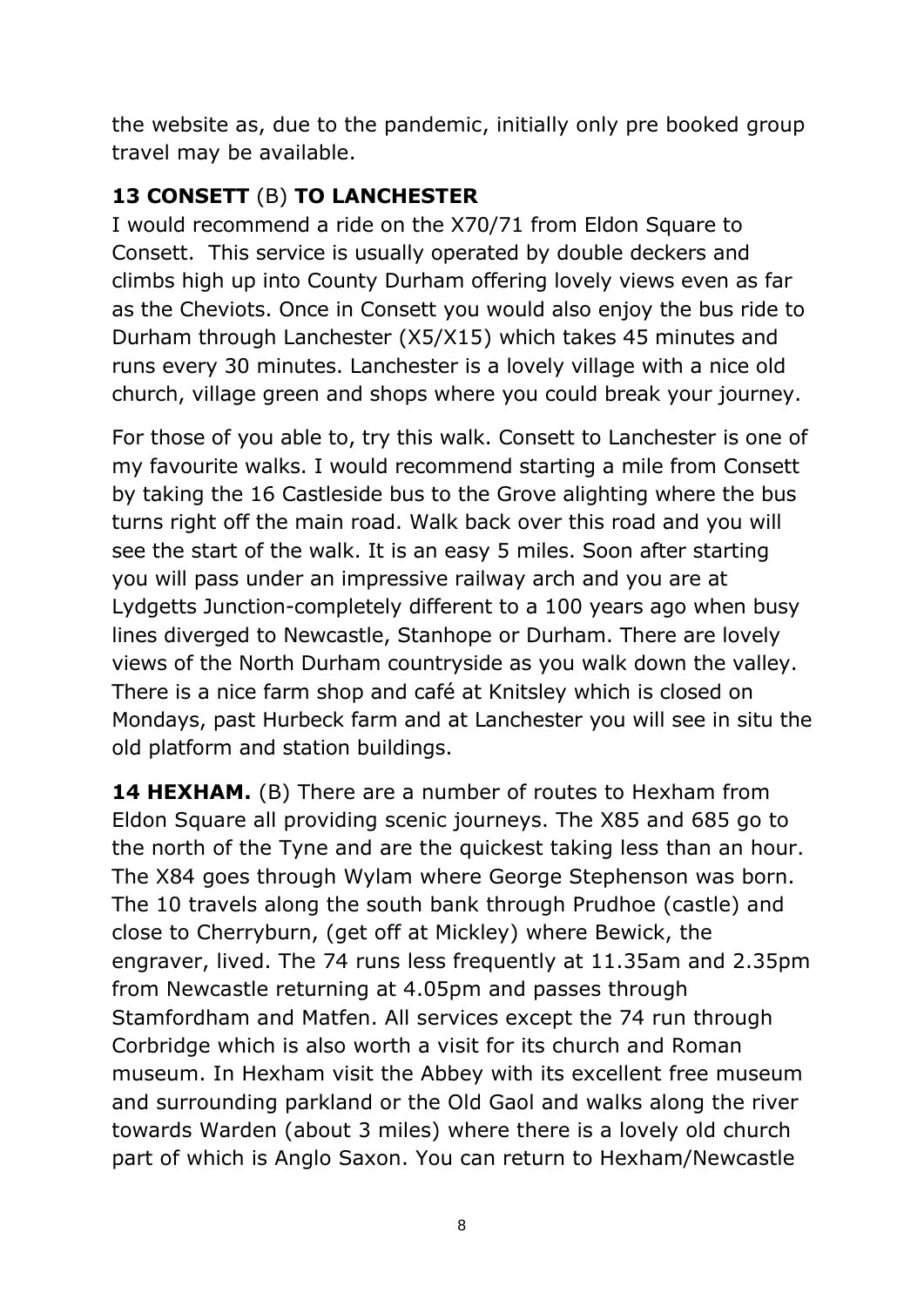on the hourly X85 at 20 minutes past the hour from the Boatside Inn.

**15 BELLINGHAM.**(MU) Service 680 leaves Hexham at 11.10am or 1.10pm for a journey of less than an hour up the pleasant North Tyne Valley - return buses are at 2.00, 4.35, 6.10 and 7.05pm. Bellingham is a quiet country town with places for lunch and a really good Heritage Centre at the old Railway Station where the 680 terminates. There are also nice walks.

**16 ALLENDALE and ALLENHEADS.** Are 25 and 45 minutes south of Hexham. Bus 688 leaves Hexham for Allendale at 10.45am and 12.00, 1.50 and 3.45pm all except the first continuing to Allenheads. This is a lovely run across the moors sometimes run by double deckers. There are shops and cafes in Allendale and a nice heritage centre /cafe at Allenheads.

Return from Allenheads at 12.46, 2.36, 4.36 and 7.26pm (15 minutes later at Allendale with an additional bus at 6pm (Allendale) Mondays to Fridays).

**17 ALSTON.** There are a number of alternative routes to Alston. Take the 10.45am service 85 (Newcastle to Carlisle bus) to Haltwhistle arriving 12.16pm then at 12.40pm get the 681 up the South Tyne valley, reaching Alston Townhead at 1.28pm. A super alternative is Wrights 889 from Hexham on Tuesday at 3.07pm. This market day service arrives at 3.30pm. The ride from Hexham to Alston goes up the lovely West Allen Valley then A689. Black Hill on the Northumberland/Cumbria boundary at 605 metres above sea level is the highest point in England for any all-year bus service. Return at 5.06pm from Hendersons Garage on Go North East 681/X81 which gets to Hexham at 6.05pm.

It is not known yet whether the 888 from Newcastle to Alston/Keswick will run this year.

There is also a lovely narrow-gauge railway the times of which are not yet known.

**18 HADRIAN'S WALL.** (MU) AD 122 runs to Haltwhistle from Hexham at 9.10am and hourly, until 5.10pm until  $31<sup>st</sup>$  October. It calls at several Roman sites: Chesters (English Heritage -£6.30), Housesteads (English Heritage and National Trust -£7), Vindolanda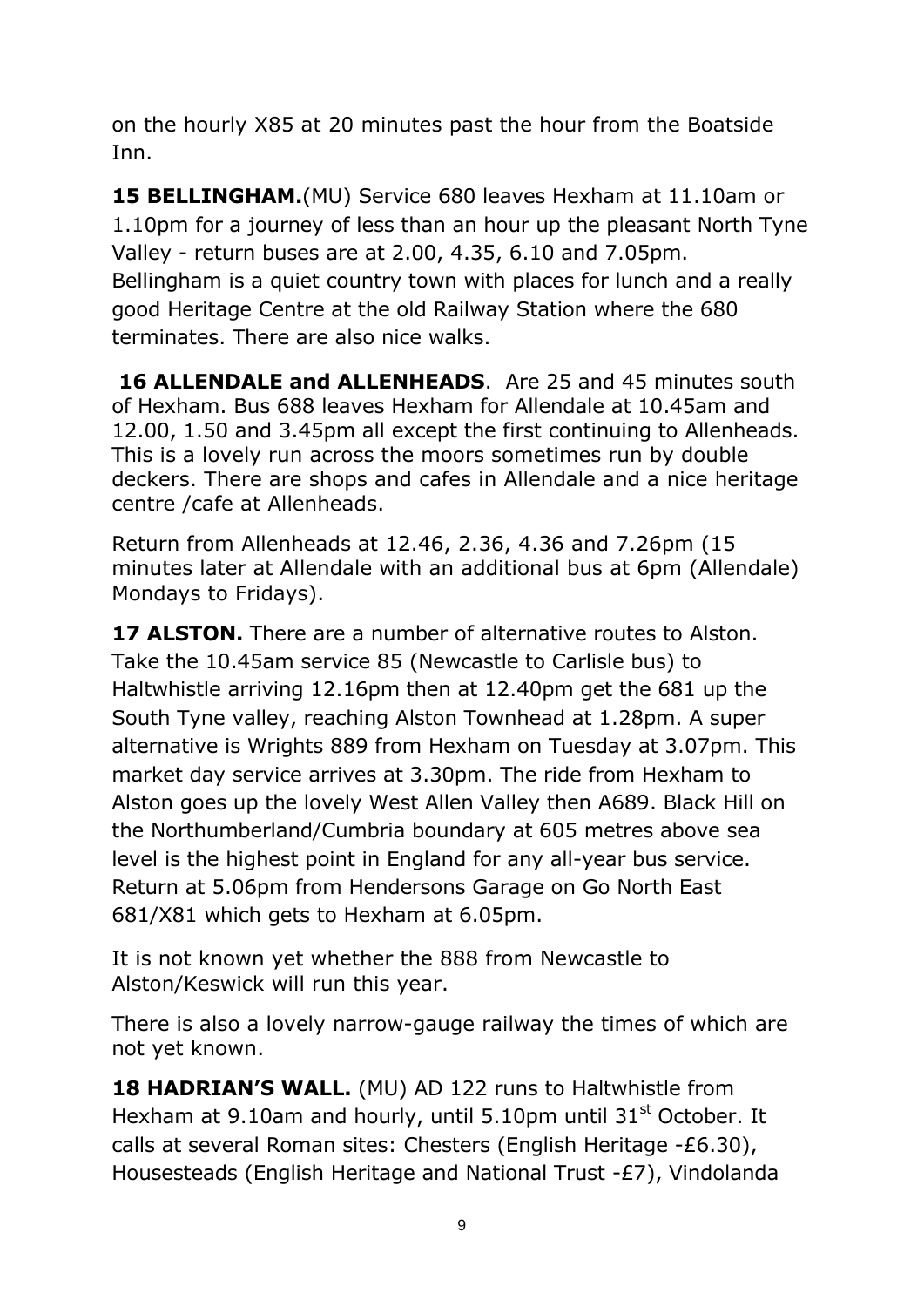(£7.50) and Walltown for the Roman Army Museum (£6.50). Pick up a timetable and tourist information on the bus. A new visitor centre opened in 2017 at Once Brewed called the Sill which has some lovely exhibits about the landscape, history, culture and heritage of Northumberland. It is free and well worth a visit. There are cafes and retail outlets here as well.

**19 CARLISLE.** Service 85/685 takes 2 hours 20 minutes departing from Newcastle at 45 minutes past each hour and returns at 15 minutes past the hour.

Carlisle, an attractive small City, has a red sandstone Cathedral and an intact Castle (English Heritage). There are two museums, a good shopping centre and some nice parks. There is also another favourite, the 93/93A circular trip from Carlisle at 12.40pm, arriving back at 2.26pm. (Do not alight mid route as buses are infrequent) It runs across the Solway marshes to Bowness then back via Cardurnock, Anthorn and Kirkbride. It is also possible to use your pass to visit Gretna from Carlisle.

**20 PENRITH.** (B) Service 104 leaves Carlisle at 15 and 45 minutes past the hour taking 40 minutes. Buses return from Penrith also at 15 and 45 minutes.

Penrith is a pleasant town with a ruined castle and a small free museum. There is a lovely bus journey, the 508 which runs down the side of Ullswater past Pooley Bridge, Glennridding and Patterdale (about 50 minutes.) This is best done on a summer Saturday when you can get an early start on the 685 from Newcastle. The 508 runs from Penrith at 11.32am, 1.32 and 3.32pm returning at 2.25 and 4.25pm. (hourly Saturdays, Sundays, Bank Holidays and School Holidays).

**21 KESWICK.** (Booth's) Keswick is a beautiful town with plenty to keep you occupied - lakeside walks, boat trips on the lake, museums. When you arrive go inside Booths Supermarket where you will find plenty of tourist information. There are a number of spectacular bus routes from Keswick. The 78 open top service up Borrowdale to Seatoller and back takes about an hour, the 77 and 77A circular routes to Buttermere climbing Honister and Whinlatter passes and the 555 down to Grasmere.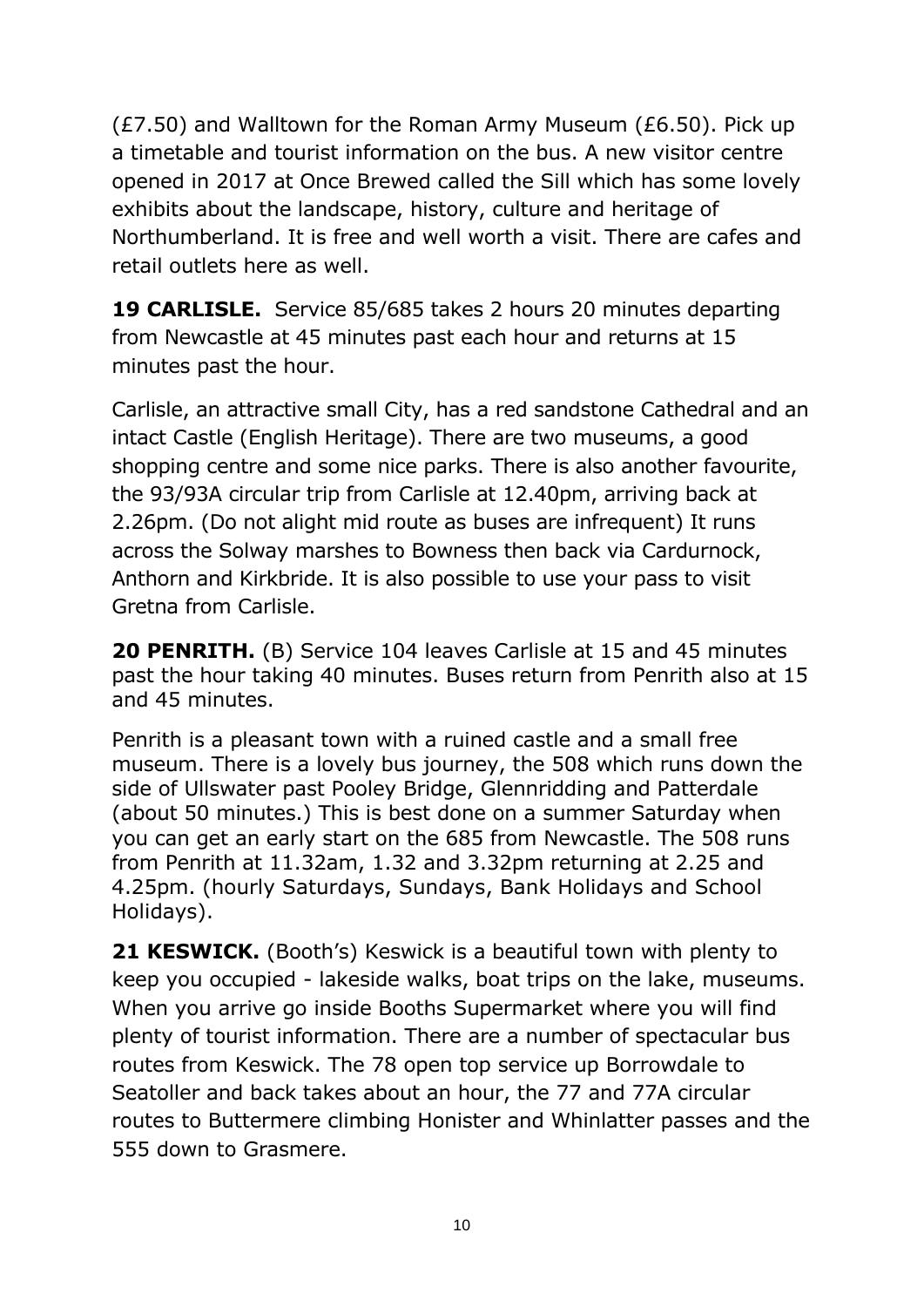The service 685 to Carlisle operates hourly (2 hours 20 minutes), then the 104 to Penrith half hourly (45 minutes) followed by the X5 to Keswick every hour taking 50 minutes. There is a direct 554 back to Carlisle at 5.30pm arriving 6.46pm. It is long way albeit a very scenic travel by bus.

In the middle of the summer there may be a direct 888 Newcastle to Keswick service via Alston.

I like to go to Keswick for the day but always use the train to Carlisle or Penrith to increase the amount of travel to enjoy there on arrival.

**22 ALNWICK.** (M) X15 from Haymarket at 38 minutes past each hour takes 1 hour 22 minutes. For a scenic ride take the X18 at 8 minutes past each hour or X20 at 38 minutes past, both taking about 1 hour 55 minutes. via Amble; Warkworth (for an English Heritage castle and a nice walk along the River Coquet to the Hermitage) also Alnmouth (X18) for pleasant seaside walks.

Alnwick is an interesting town to walk around. Visit the Castle and the famous Gardens. (Prices vary and you may have to book in advance)

Barter Books in the old station has a huge collection of  $2<sup>nd</sup>$  hand books. From Alnwick take buses 418 or X18 at 10.05am, 12.05am and 2.05pm to the coastal towns of Craster (harbour and kippers and a nice walk along the cliffs to Dunstanburgh Castle), Seahouses and Bamburgh (Castle and Grace Darling Museum). For next spring I would recommend you go to Warkworth to see the daffodils around the castle and the beautiful cherry blossom in Alnwick Gardens.

**23 BERWICK.** (W and RS) The direct bus is X15 leaving Haymarket at 38 minutes past the even hour (8.38am, 10.38am etc) taking 2 hours 20 minutes – alight at "Golden Square", the first stop across the Bridge. The X18 at 10.08am runs by the long very attractive coastal route via Amble, Alnwick and Seahouses arriving at 1.57pm. Return on X15 at 3.07, 5.17pm or X18 at 2.11, 4.21 and 6.21pm. (Summer timetable) Try the X18 in one direction with, perhaps, a break in Alnwick. Berwick, England's most northerly town, is an attractive Georgian Market Town, you can walk the walls and along the river to see the magnificent bridges. It is quite a sight to see a train go over the Royal Border Bridge. Onward from Berwick your pass is valid for short journeys into Scotland and return BUT you cannot break your journey in Scotland. Eyemouth is a valid destination to which buses run at least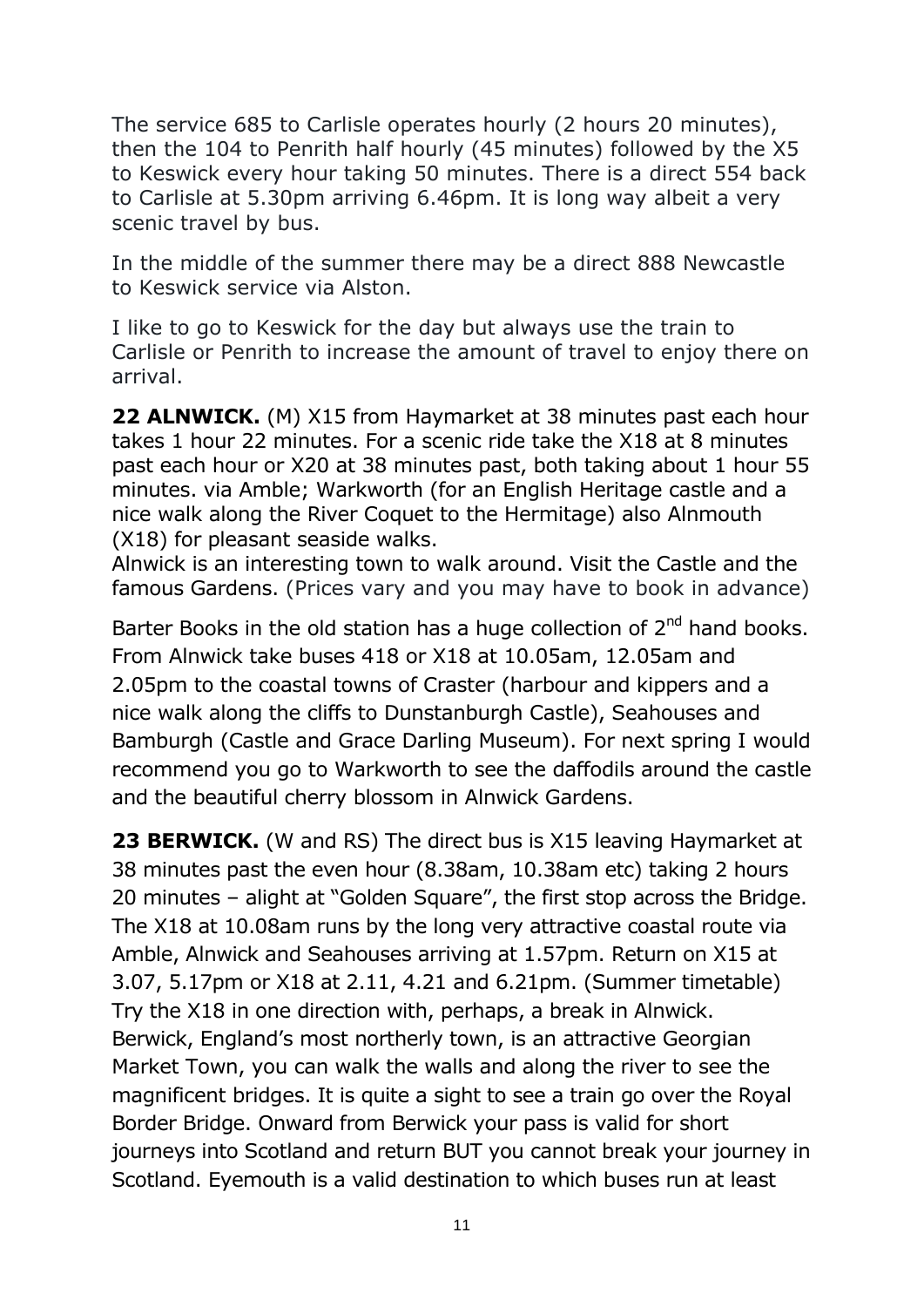hourly but you cannot travel further on this route up to St Abbs/Edinburgh. There is lovely harbour - you may see a seal, fishing boats and Gunsgreen House.

**24 ROTHBURY.** (Bridge Street) The X14 takes 1 hour 13 minutes at 10.23, 11.23am, 12.23 and 1.23pm (Haymarket). Buses return from Rothbury to Newcastle at 2.00, 3.00 and 5.10 pm. There is a later departure at 6.10pm changing at Morpeth. Rothbury is a pleasant small town with a large green, church and several tea shops. Cragside is close by, the former home of Lord Armstrong, but is a long uphill walk, through woods - DO NOT WALK ON THE DANGEROUS ROAD

**25 WOOLER** is a nice small town. It is reached from Alnwick in 45 minutes by two scenic services 470 via Chillingham and 473 via Powburn.

Departures from Alnwick are 09.00am, 1230 and 3.50pm (470) and 09.00, 1030am, 1.00 and 3.50pm (473). Departures from Wooler 10.00am, 1.15pm (470) – 11.33am, 1.48 and 5.05pm (473).

**26 MORPETH** Direct buses on services X14, X15, X16 and X18 leave Haymarket every 15 minutes taking 33 minutes. In Morpeth visit the free Bagpipe Museum, walk in the park and along the riverside. It is possible to walk to Mitford along the side of a quiet road where there is a lovely church and ruined castle.

**27. North Tyneside Railway and Stephenson Railway Museum.**  Are located in Middle Engine Lane in North Tyneside and are reached in 26 minutes from Haymarket Bus Station on Go North East Service 310. This operates half hourly. Currently open Sundays only with pre booking essential. (stephensonsteamrailway.org.uk)

There is a wonderful collection of locomotives inside including Billy, an industrial steam locomotive believed to be the third oldest in the world which hauled coal wagons from Killingworth Colliery to the Tyne. Also in the collection is a very old electric locomotive built in Berlin in 1909 which worked coal trains at South Shields for 70 years. An electric motor luggage van (1904) from the first days of North Tyneside's electric railway is a forerunner of the current Metro. The museum has a café and there are also heritage train rides over a short section of track to Percy Main.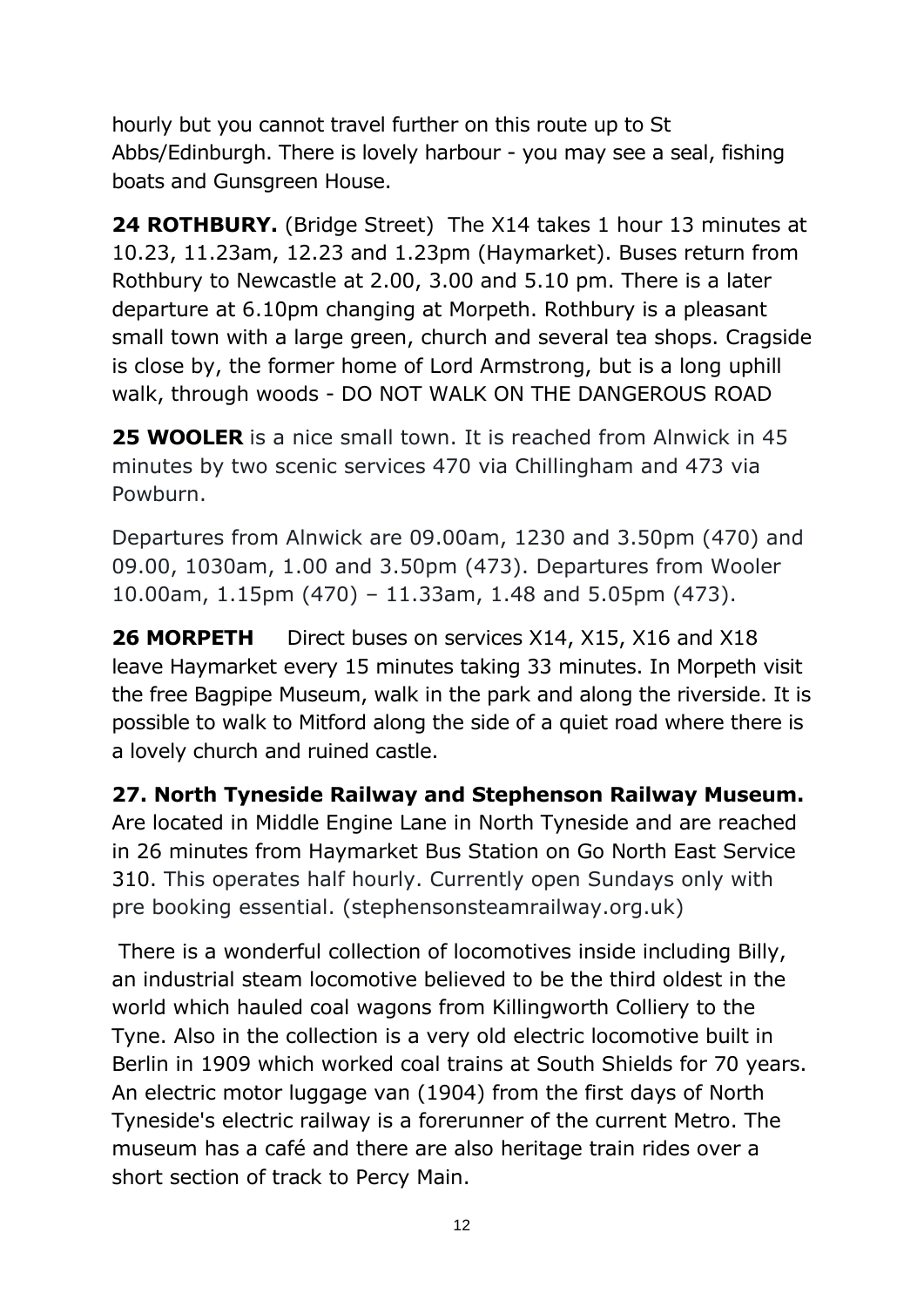**28. WASHINGTON OLD HALL.** This picturesque stone manor house with its gardens and nuttery lies in a tranquil setting at the heart of historic village. The building incorporates parts of the original medieval home of George Washington's direct ancestors and it is here that the family took their surname of Washington. There is a cafe and toilets at the hall - +check opening times.

Catch the X1 from Eldon Square going to Easington Lane and alight at Washington Galleries Bus Station changing onto the 84 bus destination Heworth. The X1 runs every 12 minutes and takes 32 minutes. The 84 departs the Galleries at 00 and 30 minutes and takes 10 minutes to arrive at Washington Village returning at 08 and 38. Whilst in the area you may also like to visit the Washington Wetland Centre - a haven for wildlife set on the banks of the River Wear. It is home to a range of rare wildfowl, exotic birds and otters and is open all the year round. Admittance is circa £8. From Washington Galleries, catch the 37 operated by Gateshead Central Taxis at 57 minutes past the hour (direction Usworth) or Go North East service 8 at 07 and 37 minutes past the hour (direction Sunderland) and alight at Waterview Park - journey time about 10 minutes. The 37 bus returns at 54 minutes past the hour (direction Doxford Park) or the 8 at 12 and 42 minutes past the hour (direction Stanley).

**29. SEAHAM HARBOUR.** (M) The most convenient way to travel to Seaham is from Sunderland Park Lane Interchange where there are regular buses (60/X6 and X7) taking 20-30 minutes. Use either Go North East 56 (takes an hour from Market Street) or the Metro to Sunderland Park Lane.

Seaham has some nice seafront walks, look out for Tommy, a steel statue by a local artist commemorating WW1 and the impressive Londonderry Offices. A walk down to the harbour brings you to the East Durham Heritage and Lifeboat Centre (currently closed for Corvid) but normally open Thursday to Sunday between 10.00am and 3.00pm where there are photographs and other artefacts from Old Seaham and the restored George Elmy Lifeboat which capsized with the loss of many lives in 1962. Elsewhere towards Sunderland is St Mary the Virgin Church, part of which is Anglo Saxon. Check times.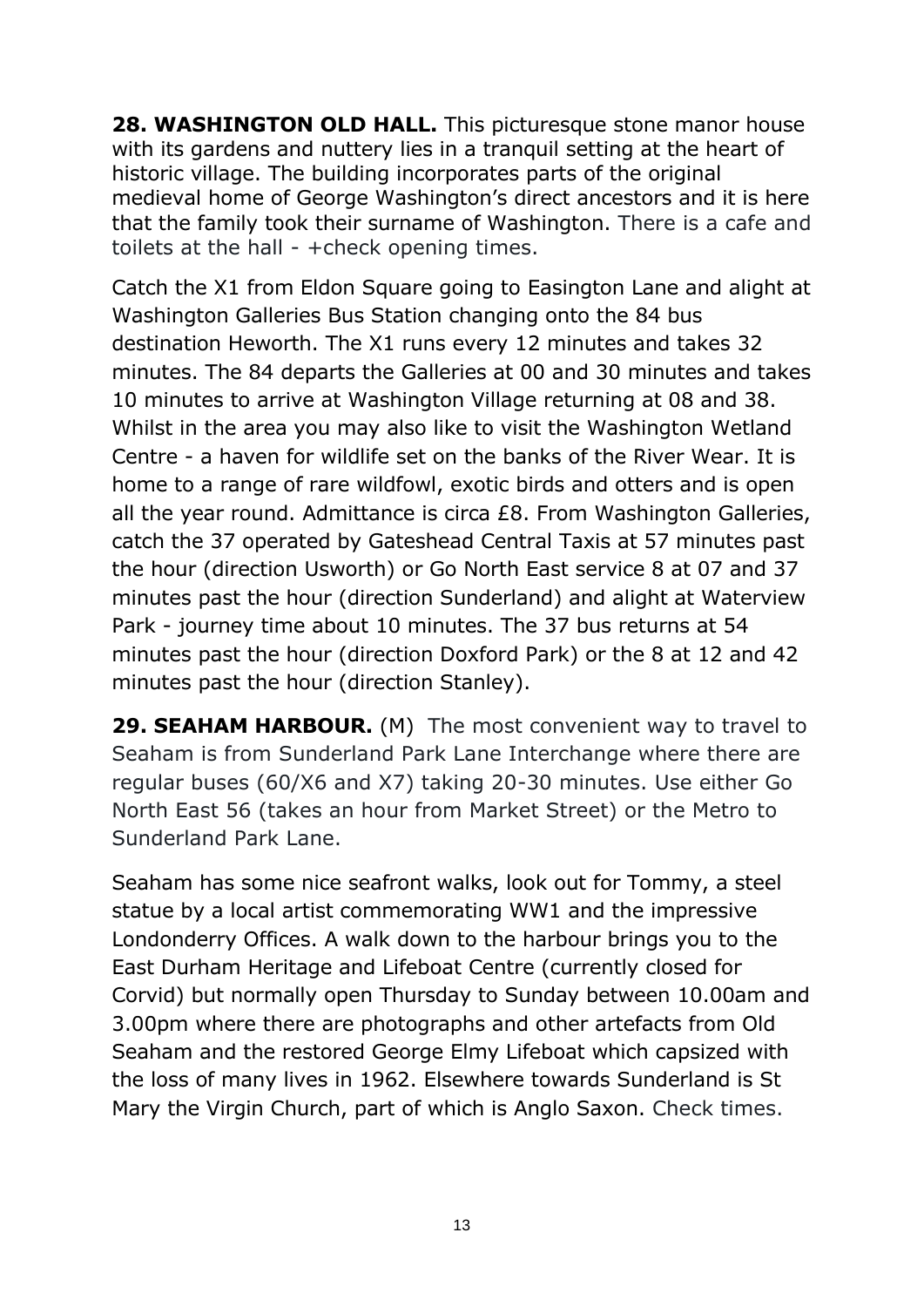### **Three local trips with short walks.**

**30 A walk along the banks of the Tyne** Catch either Go North East Service 12/12A from Eldon Square or Stagecoach 22 from Market Street (direction Throckley) and alight at the last stop in Newcastle Business Park- journey takes about 10 minutes. Follow the path down to the river and enjoy a 3 mile walk back to Newcastle. Years ago, this was a thriving industrial area and there are a number of information boards explaining the history of the area. Now it is all peace and quiet and you are likely to see wading birds. Admire the impressive disused coal staithes at Dunston.

You pass seven iconic bridges. First is the 1983 Redheugh Road Bridge followed by the 1906 King Edward Rail Bridge which carries the East Coast Mainline over the Tyne, The Metro Bridge is number 3 followed by my favourite the High Level opened by Queen Victoria in 1849 and designed by Robert Stephenson, rail traffic on top and pedestrians and buses below. We now arrive at the Swing Bridge (1875) designed by Lord Armstrong, rarely swings now but rotated 6000 times in 1924. The penultimate crossing is the Tyne Bridge. Symbol of Tyneside opened by George  $5<sup>th</sup>$  in 1928. The walk ends at the Gateshead Millenium Bridge with stunning views opposite to the Sage and Baltic Buildings. The regular Q3 bus will take you back to the Haymarket Bus Station via Grey Street.

As an alternative you would also enjoy a walk along the Gateshead side of the river. Take the regular Q2 or Q3 from Market Street. Alight at the Guildhall and walk along to and over the Millennium Bridge and then upstream past all the bridges as far as the Staithes where there is a lovely cafe overlooking the banks of the Tyne. Return back to the Guildhall for the bus back to the City Centre. It is possible to continue walking to the Metrocentre which will take about 40 minutes BUT after about 15 minutes you have to move away from the river and walk next to the road.

**31. WYLAM TO NEWBURN.** Catch the X84 service (destination Hexham) from Eldon Square Bus Station to Wylam. This departs hourly at 40 minutes past and takes 33 minutes. It is 3 miles to walk to Newburn mainly along the path of the old railway/wagonway on the north bank of the Tyne. You will pass George Stephenson Cottage and the site of the Battle of Newburn where the Scots defeated the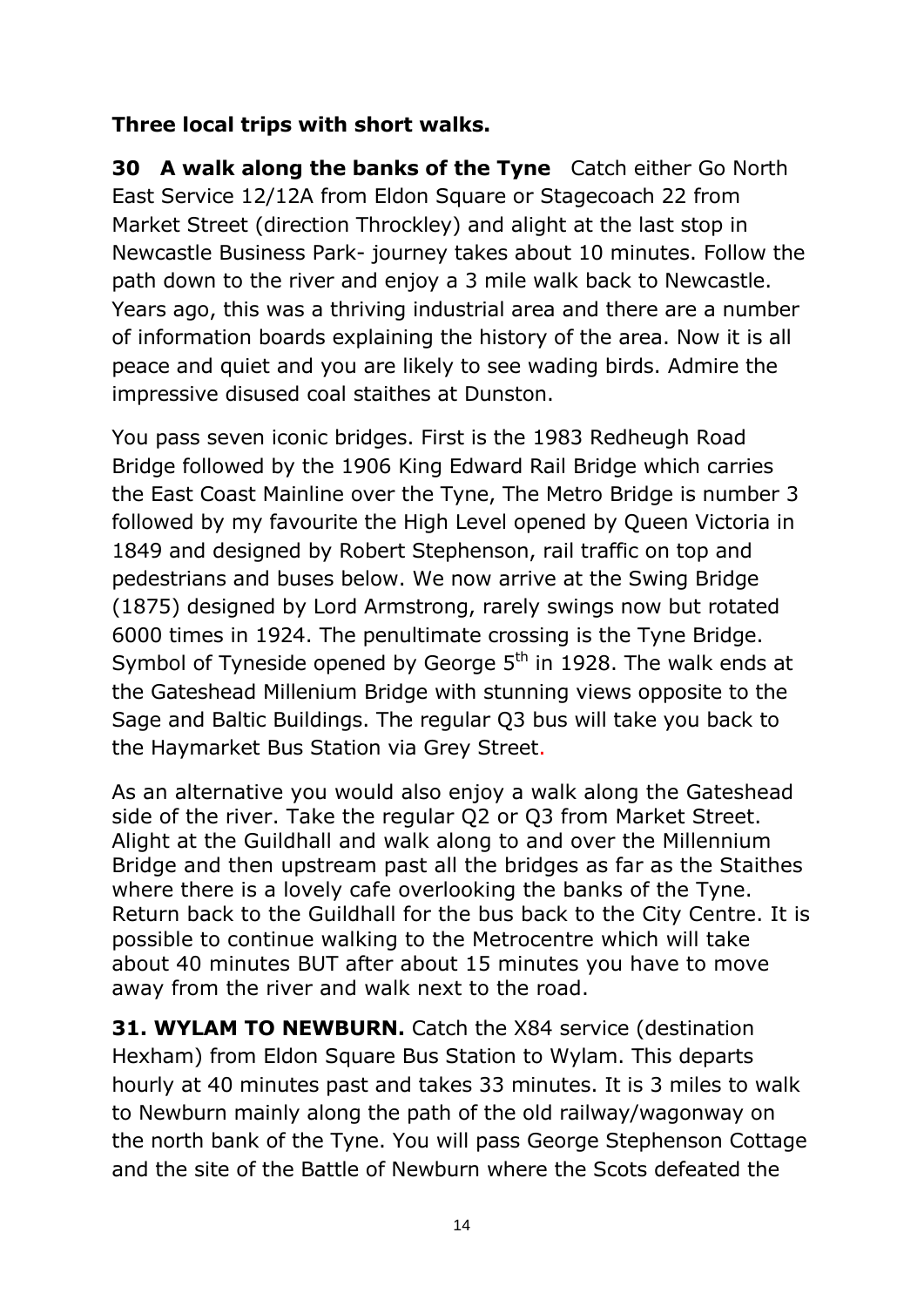English in 1640. There are some excellent information boards. From Newburn the 22 runs every 10 minutes to Newcastle. Wylam was a significant place in the early development of the railways which is documented in a small museum. Check opening times.

#### **32 SOUTER LIGHTHOUSE / WHITBURN to SOUTH SHIELDS**

Catch Go North East service 27 from Market Street to Heworth Interchange and change to the 558 at 37 minutes past the hour and alight at the coast road in Whitburn. From here the E1 which operates every 20 minutes (direction South Shields) will take you the short distance to Souter Lighthouse.

Opened in 1871, Souter remains an iconic beacon hooped in red and white and standing proud on the coastline midway between the Tyne and the Wear. Souter is a special place all year round and was the first lighthouse in the world designed and built to be powered by electricity. To the north, the Leas, is a two and a half mile stretch of limestone cliffs, wave-cut foreshore and coastal grassland. The cliffs and rock stacks of Marsden Bay are home to nesting Kittiwakes, Fulmar, Cormorants, Shags and Guillemots. South of the lighthouse is Whitburn Coastal Park and Nature Reserve – reclaimed colliery land, now a haven for wildlife. The 558 returns from Whitburn at 31 minutes past the hour. You may wish to walk from Whitburn to South Shields past Souter and this wonderful scenery with views to the north of Tynemouth and beyond. It is about 5 miles and a fantastic stroll on a fine day. From South Shields you can return to Newcastle on bus 26/27, the Metro or return to Whitburn on the E1/E2 or E6. If you want a more relaxing day out, I would also recommend a trip on the E1 between South Shields and Sunderland for views of the coast it takes about 45 minutes.

**Again, as previously, I have included two trips which involve travel by train before commencing a bus journey.** These can be expensive but you save 33% with a Senior Railcard (costs £30 for a year). Using this as a guide, a Cheap Day Return to Carlisle is £11.90. Booking a week in advance you may be able to get a return to York from as little as £12, Northallerton for £10.50 and Berwick on Tweed £11.50.